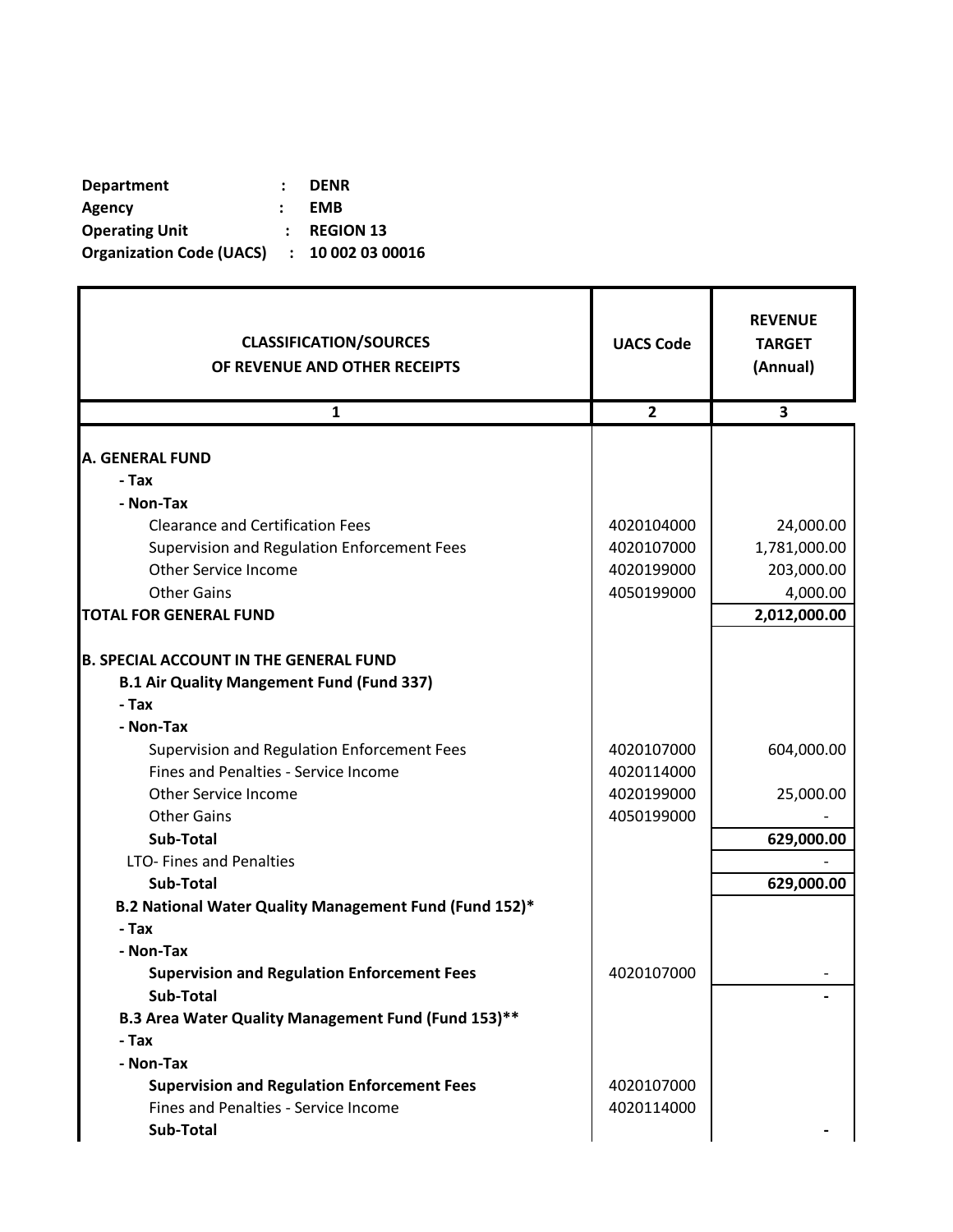| <b>TOTAL FOR SPECIAL ACCOUNT IN THE GENERAL FUND</b>                                |            | 629,000.00                   |
|-------------------------------------------------------------------------------------|------------|------------------------------|
| <b>C. OFF-BUDGET ACCOUNTS</b><br><b>C.1 Environmental Revolving Fund (Fund 521)</b> |            |                              |
| Fines and Penalties - Service Income<br><b>TOTAL FOR OFF-BUDGET ACCOUNTS</b>        | 4020114000 | 2,072,000.00<br>2,072,000.00 |
|                                                                                     |            |                              |
| <b>D. CUSTODIAL FUNDS</b><br><b>TOTAL FOR CUSTODIAL FUNDS</b>                       |            |                              |
| <b>GRANDTOTAL</b>                                                                   |            | 4,713,000.00                 |
|                                                                                     |            |                              |

Certified Correct:

## **ELSALYN J. EVANGELIO**

Supervising Admin. Officer Concurrent Accountant

1. This Quarterly Report of Revenue and Other Receipts shall reflect the agency's/OUs actual revenue and other receipts co for the budget year, broken down by quarter. This shall be submitted to DBM and COA not later than the 30th day follow 2. Column 1 shall reflect the classification of revenue and other receipts as to tax or non-tax and should identify the specific Income, Business Income, etc) consistent with the Revised Chart of Accounts prescribed by COA. 3. Column 2 shall reflect the Unified Accounts Codes Structure (UACS) Code per COA-DMB-DOF Joint Circular No. 2013-1 dat 4. Column 3 shall reflect the revenue targets for the year. This should be consistent with the amounts indicated in the Budg 5. Columns **4 to 8** shall reflect the actual quarterly revenue and other receipts collections for the year covered by the report. 6. Columns 9 to 11 shall reflect the cumulative revenue and other receipts deposited by the agency with the BTr/AGDB as o 7. Columns 12 and 13 shall reflect the variance between the annual targeted collection and the actual revenue and other re 8. Column 14 shal reflect any additional information i.e., reasons for any variance between targeted and actual collections;

9. This form shall be Certified Correct by the Chief Accountant/Head of Accounting and approved by Head of Agency/Authorized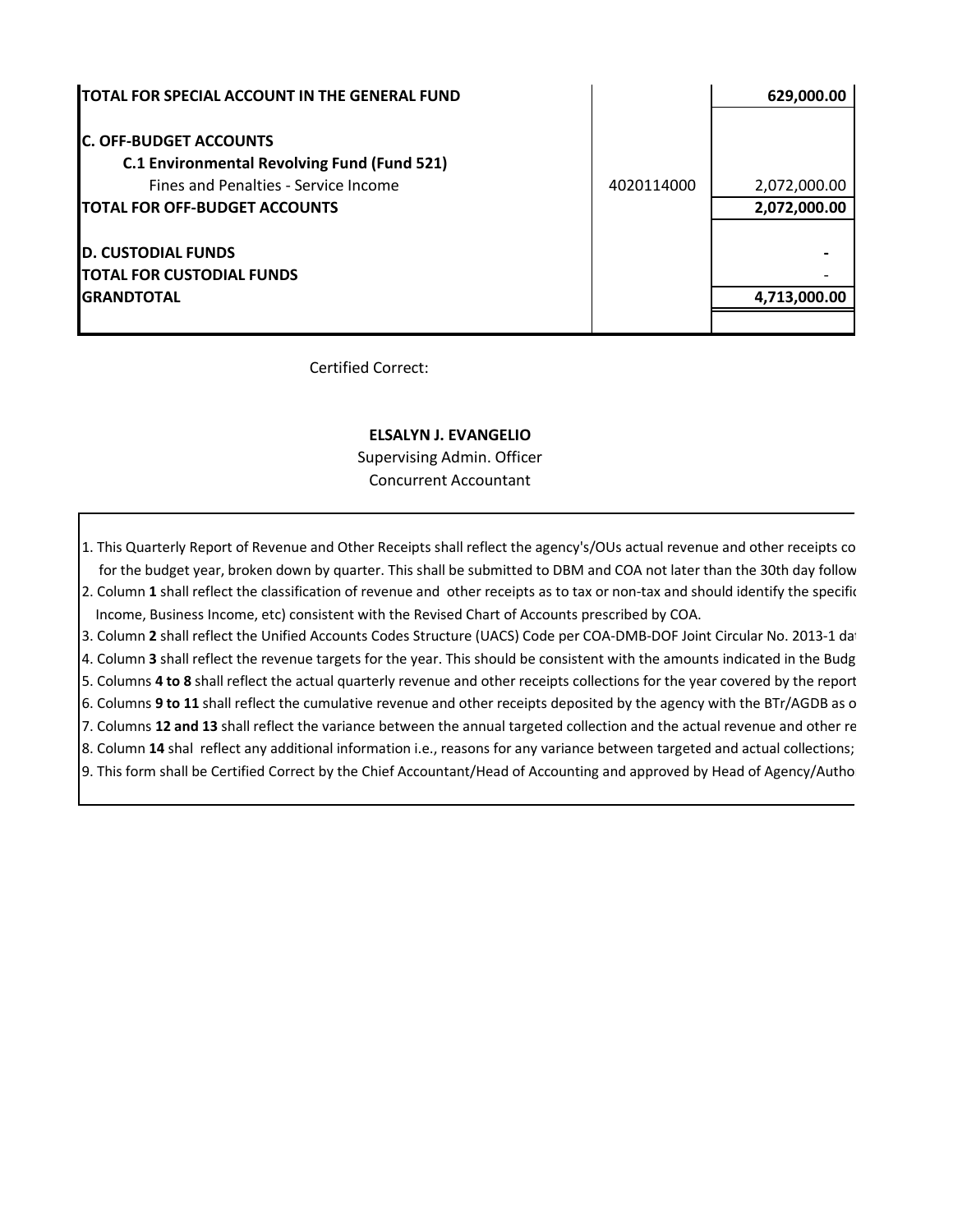## **Consolidated Quarterly Report of Revenue and Other Receipts As of the Quarter Ending December 31, 2015 (In Pesos)**

|                    |                         |                         | <b>ACTUAL REVENUE AND OTHER RECEIPTS COLLECTIONS</b> |                           |
|--------------------|-------------------------|-------------------------|------------------------------------------------------|---------------------------|
| <b>1st Quarter</b> | 2nd Quarter             | 3rd Quarter             | <b>4th Quarter</b>                                   | <b>TOTAL</b>              |
| 4                  | $\overline{\mathbf{5}}$ | 6                       | $\overline{\mathbf{z}}$                              | $8=(4+5+6+7)$             |
|                    |                         |                         |                                                      |                           |
| 2,750.00           | 900.00                  | 50.00                   | 525.00                                               | 4,225.00                  |
| 1,429,714.00       | 203,210.00              | 108,330.00              | 70,230.00                                            | 1,811,484.00              |
| 2,900.00           | 2,000.00                | 6,025.00                | 2,415.00                                             | 13,340.00                 |
|                    |                         |                         | 6,125.50                                             | 6,125.50                  |
| 1,435,364.00       | 206,110.00              | 114,405.00              | 79,295.50                                            | 1,835,174.50              |
| 464,240.00         | 321,650.00              | 41,890.00<br>2,310.00   | 248,115.00<br>20,760.00                              | 1,075,895.00<br>23,070.00 |
| 464,240.00         | 321,650.00              | 44,200.00               | 268,875.00                                           | 1,098,965.00              |
| 464,240.00         | 321,650.00              | 44,200.00               | 268,875.00                                           | 1,098,965.00              |
|                    |                         |                         |                                                      |                           |
|                    |                         |                         |                                                      |                           |
|                    | 879,513.67              | 519,720.00<br>49,950.00 | 963,750.00<br>19,400.00                              | 2,362,983.67<br>69,350.00 |
|                    | 879,513.67              | 569,670.00              | 983,150.00                                           | 2,432,333.67              |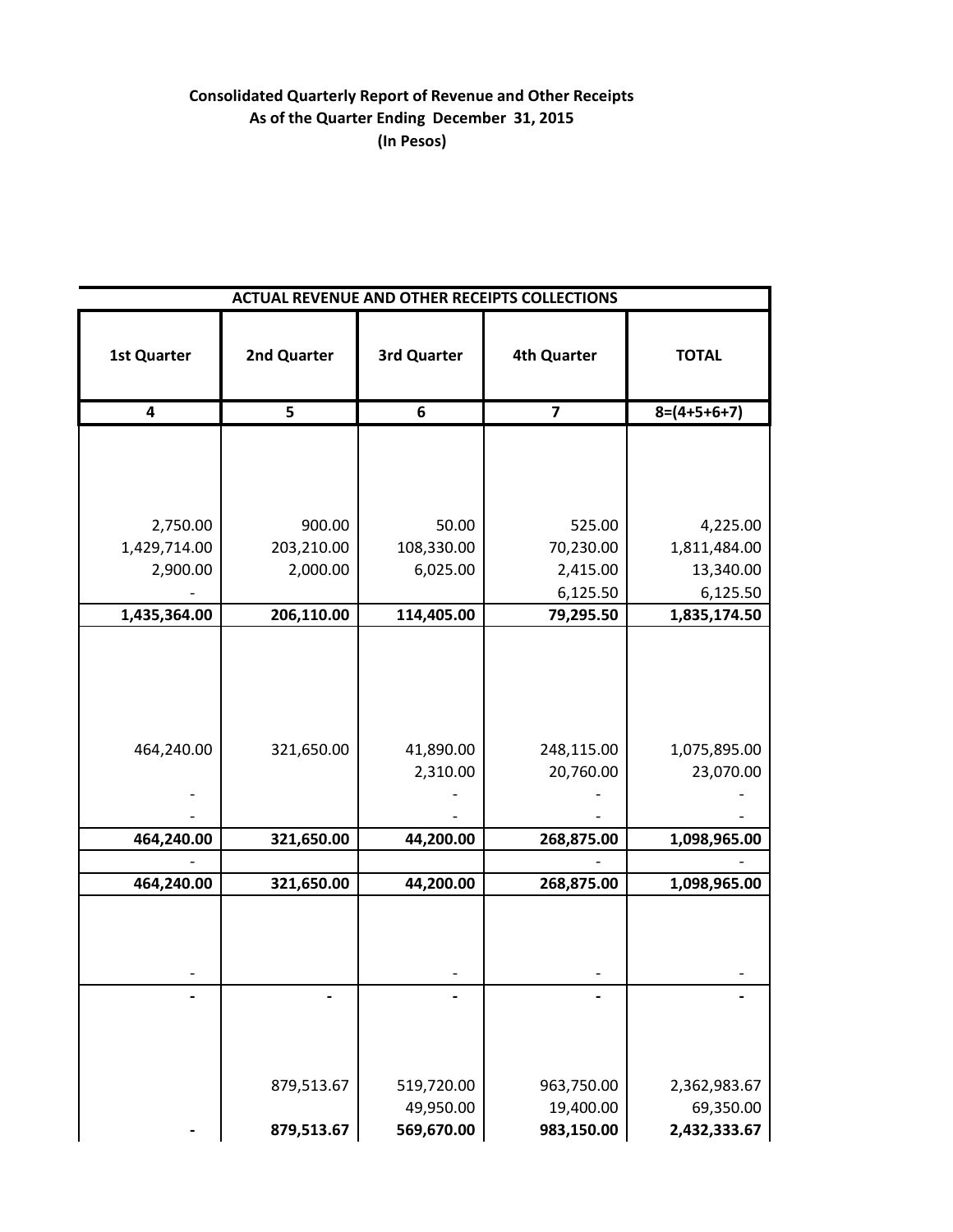| 464,240.00               | 1,201,163.67 | 613,870.00   | 1,252,025.00 | 3,531,298.67  |
|--------------------------|--------------|--------------|--------------|---------------|
|                          |              |              |              |               |
|                          |              |              |              |               |
|                          |              |              |              |               |
| 1,420,494.03             | 1,152,373.64 | 1,447,722.18 | 1,833,631.50 | 5,854,221.35  |
| 1,420,494.03             | 1,152,373.64 | 1,447,722.18 | 1,833,631.50 | 5,854,221.35  |
|                          |              |              |              |               |
| $\overline{\phantom{a}}$ |              |              |              |               |
|                          |              |              |              |               |
| 3,320,098.03             | 2,559,647.31 | 2,175,997.18 | 3,164,952.00 | 11,220,694.52 |
|                          |              |              |              |               |

## **INSTRUCTIONS**

llections from all sources remitted with the Bureau of the Treasury (BTr) and deposited in other Authorized Go ring the end of the quarter.

: source (Tax income: e.g. Tax on Domestic Goods and Services, Tax on Net Profits, etc; Non-tax Income: e.g. P

ted 6 August 2013.

- 1990 - 1990 - 1990 - 1990 - 1990 - 1990 - 1990 - 1990 - 1990 - 1990 - 1990 - 1990 - 1990 - 1990 - 1990 - 199<br>1991 - 1992 - 1992 - 1992 - 1992 - 1992 - 1992 - 1992 - 1992 - 1992 - 1992 - 1992 - 1992 - 1992 - 1992 - 1992

et of Expenditures and Sources of Financing (BESF) tables for the budget year.

5. Columns **4 to 8** shall reflect the actual quarterly revenue and other receipts collections for the year covered by the report.

of date (from January 1 of the current year).

: ceipts collection as of the period covered by the report.

new fees imposed; increase in fees and charges; or implementation of new programs.

rized Representative.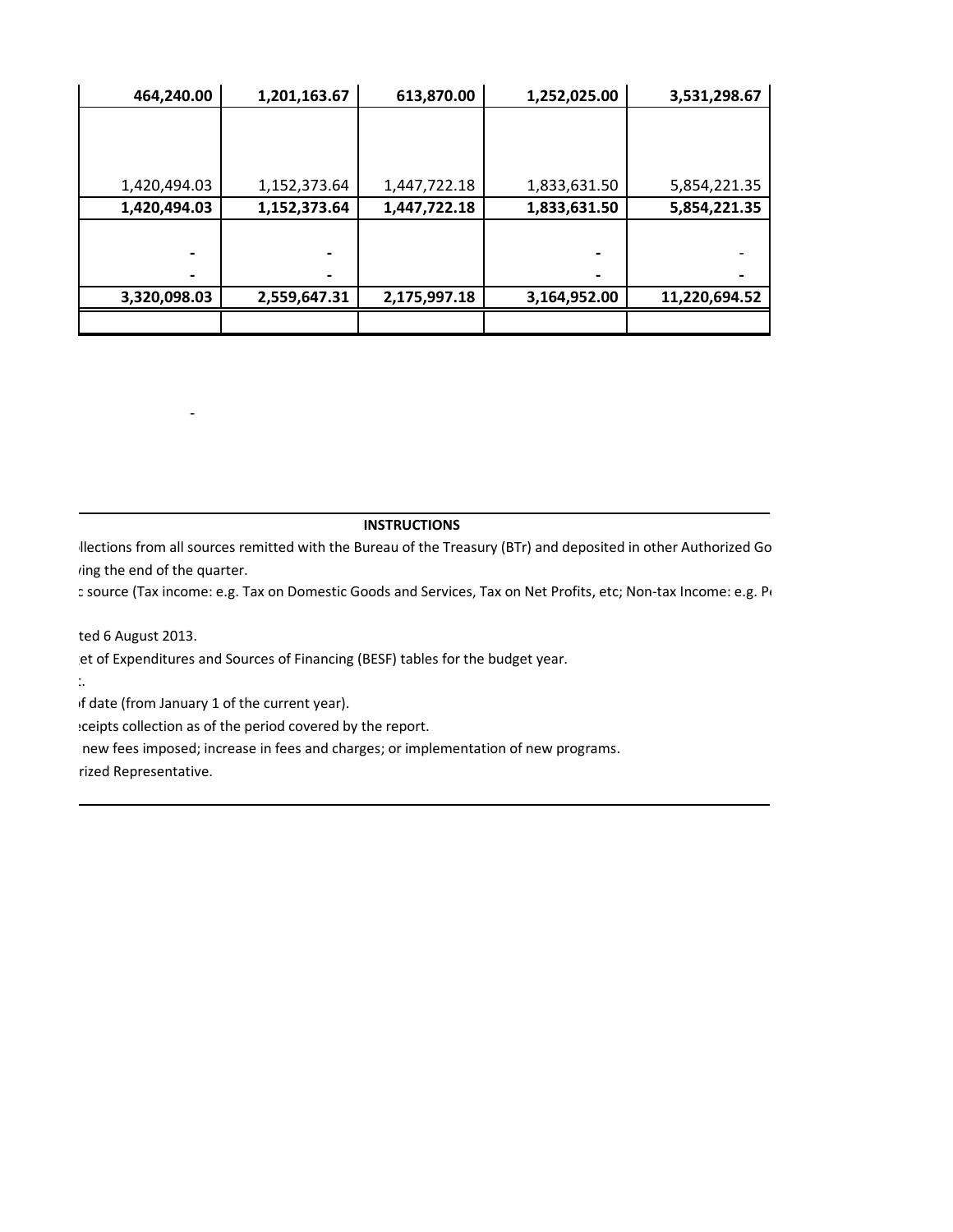**FAR No. 5**

|                                    | <b>CUMULATIVE REMITTANCE/DEPOSITS TO DATE</b> |              | <b>VARIANCE</b> |             |                |
|------------------------------------|-----------------------------------------------|--------------|-----------------|-------------|----------------|
| <b>Remittance to</b><br><b>Btr</b> | <b>Deposited with</b><br><b>AGDB</b>          | <b>Total</b> | Amount          | $\%$        | <b>Remarks</b> |
| 9                                  | 10                                            | $11=(9+10)$  | $12=(8-3)$      | $13=(12/3)$ | 14             |
|                                    |                                               |              |                 |             |                |
|                                    |                                               |              |                 |             |                |
|                                    |                                               |              |                 |             |                |
|                                    |                                               |              |                 |             |                |
| 4,225.00                           |                                               | 4,225.00     | (19, 775.00)    | $-82%$      |                |
| 1,811,084.00                       |                                               | 1,811,084.00 | 30,484.00       | 2%          |                |
| 13,240.00                          |                                               | 13,240.00    | (189, 660.00)   | $-93%$      |                |
| 6,125.50                           |                                               | 6,125.50     | 2,125.50        | 53%         |                |
| 1,834,674.50                       |                                               | 1,834,674.50 | (176, 825.50)   |             |                |
|                                    |                                               |              |                 |             |                |
|                                    |                                               |              |                 |             |                |
|                                    |                                               |              |                 |             |                |
|                                    |                                               |              |                 |             |                |
|                                    |                                               |              |                 |             |                |
| 1,075,895.00                       |                                               | 1,075,895.00 | 471,895.00      | 78%         |                |
| 23,070.00                          |                                               | 23,070.00    | 23,070.00       |             |                |
|                                    |                                               |              | (25,000.00)     | $-100%$     |                |
|                                    |                                               |              |                 |             |                |
| 1,098,965.00                       | $\overline{\phantom{0}}$                      | 1,098,965.00 | 469,965.00      | $-22%$      |                |
|                                    |                                               |              |                 |             |                |
| 1,098,965.00                       | $\overline{\phantom{0}}$                      | 1,098,965.00 | 469,965.00      |             |                |
|                                    |                                               |              |                 |             |                |
|                                    |                                               |              |                 |             |                |
|                                    |                                               |              |                 |             |                |
|                                    |                                               |              |                 |             |                |
|                                    |                                               |              |                 |             |                |
|                                    |                                               |              |                 |             |                |
|                                    |                                               |              |                 |             |                |
|                                    |                                               |              |                 |             |                |
| 2,362,983.67                       |                                               | 2,362,983.67 | 2,362,983.67    |             |                |
| 69,350.00                          |                                               | 69,350.00    | 69,350.00       |             |                |
| 2,432,333.67                       |                                               | 2,432,333.67 | 2,432,333.67    |             |                |